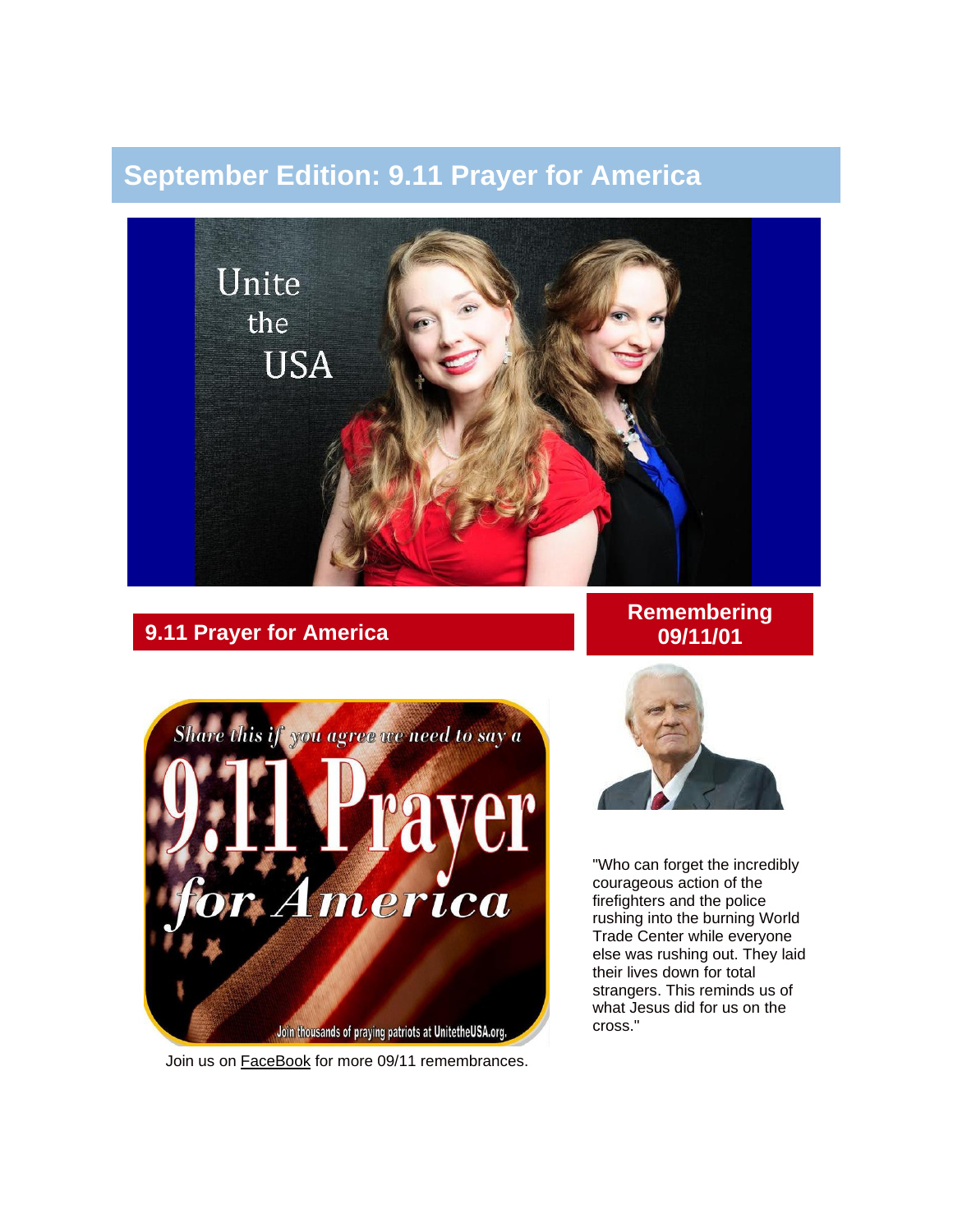To begin this edition, please join us in prayer for our country:

 "Lord God, we recognize that we need You yet our leaders and citizens often ignore You. We confess that we have sinned against You. Please forgive us. We have snubbed You in our public events, public schools, abortion laws, judicial decisions, etc. We've welcomed sin instead of Your Son. We ask that we would be spared. Help us to fully rely on Jesus Christ and what He did on the cross for us. Help us to love our neighbor as ourselves. Help us to love You most of all. We ask for Your mercy and grace to shower on our country and for You to draw many people into personal relationships with You. Please heal our land that we may be able to give You credit and experience Your protection as we bless Your Name instead of cursing with it. We yield to You and humble ourselves at Your feet. God, please have mercy upon us. In Jesus' Name, Amen."

Let us now reflect lest we forget:

It's is the twelfth anniversary of 9/11/01. It's is also the first anniversary of the terrorist attack at the U.S. embassy in Benghazi. We still demand truth and justice for Benghazi, but today we want to focus on remembering the innocent lives lost:

2,752 died on 9/11/01 at the World Trade Center, the Pentagon, and Flight 93. Remember that number: 2,752. It was one of the bloodiest days in American history. (And on 09/11/13, four more Americans were killed by terrorists in Benghazi.) These could have been your loved ones, your co-workers, your friends. That's more than half of our hometown in Iowa. Walls of photos of the dead encircle visitors at the memorial near Ground Zero. (You may view pictures and read about them [here.](http://www.tributewtc.org/exhibits/gallery4.php))

As we think back on those events, we are harshly reminded that evil exists. But, today we urge you to also think about the fact that Jesus Christ is stronger than all evil. Those who believe in Jesus know that we have ultimate victory in Him. As 1 Corinthians 15:57 says, "But thanks be to God! He gives us the victory through our Lord Jesus Christ."

As you take time to reflect and pray, we encourage you to watch the below video of Billy Graham's response to 09/11/01. He spoke at a crusade in Fresno, California exactly one month after 09/11/01. (You may watch more of his sermons [here.](http://billygraham.1mobb.com/1291140415.php)) Also, please read this month's edition in its entirety.

#### **-Billy Graham**

*(From his sermon in Fresno, California exactly one month after 9/11/01)*

# **New Video:** *In God We Still Trust*

#### [In God We Still Trust](http://www.youtube.com/watch?v=AJpSmePSi3c)

On the 12th anniversary of 9/11, we are reminded that America is facing many challenges. Our country needs to turn to Jesus. Listen to "In God We Still Trust" for inspiration to keep "fighting the good fight". For hope and encouragement, listen to Stacie Ruth and Carrie Beth sing "In God We Still Trust".

### **Featured Poem**

*On the anniversary of 09/11, we thought it would be timely to share this poem by our friend Johnny Lawson.*

#### **The Tyrants**

Like wheels in wheels that click and grind are the minds of men with hearts unkind.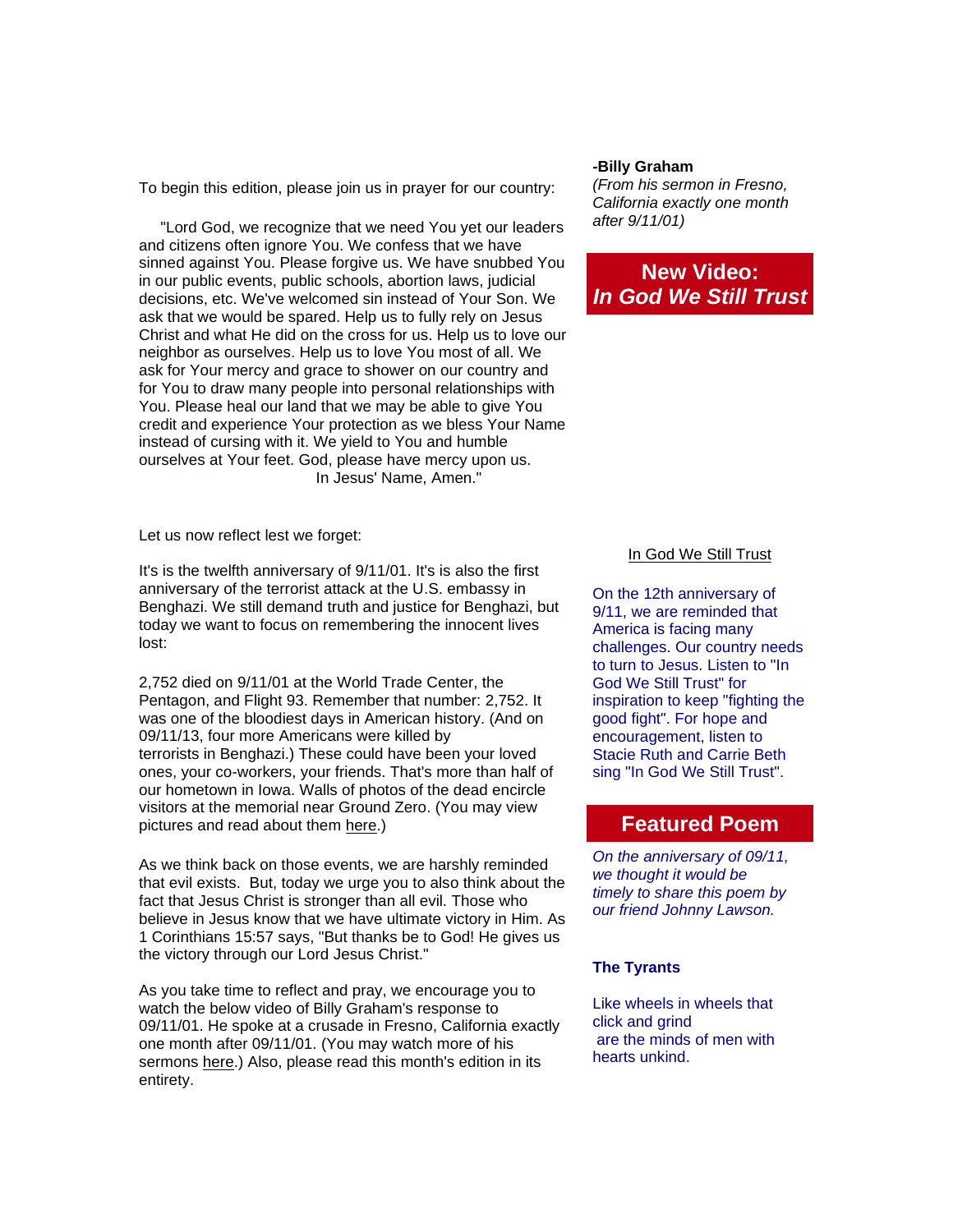You will also find a hope-filled article called *The Only Hope for America* by Dr. Adrian Rogers of Love Worth Finding Ministries. We hope that it encourages you -especially today. Lastly, please read the **12 Ways You Can Help America**. Learn how you can make a difference to help our country.

Cold as ice with jagged edge a will that drives them toward the ledge.

Numb to life as well as love deaf to the call from up above. Their ambitions goal to move and shape deforms those souls with swiftest haste.

#### **By Johnny Lawson** *(Sarasota, Florida)*

# **About Dr. Adrian Rogers**



### [Billy Graham Recalls 9/11](http://www.youtube.com/watch?v=jJ3hTOn5AbI)

Thank you all for joining us as we unite the USA to pray today.

God bless you, Carrie Stoelting and Stacie Stoelting Founders of [Unite the USA](http://unitetheusa.org/index.html) 

# **The Only Hope For America**

By Dr. Adrian Rogers [www.lwf.org](http://www.lwf.org/)



"Righteousness exalteth a nation: but sin is a reproach to any people." Proverbs 14:34

America's only hope is found in this verse. Our nation had a godly founding and a glorious past, but if the Lord tarries, what kind of nation will our children inherit? Evidently Americans believe the

economy is the top issue. But I'd rather leave my children the legacy of a godly nation than great wealth squandered in a

Known for his evangelistic zeal and uncompromising commitment to the Word of God, Adrian Rogers was one of the greatest preachers, respected Bible teachers, and Christian leaders of our time. For over fifty years, he consistently presented the Good News of Jesus Christ with strong conviction, compassion, and integrity.

He was a devoted family man husband to his childhood sweetheart Joyce, father to four children, grandfather to nine, and great-grandfather to one. Of all his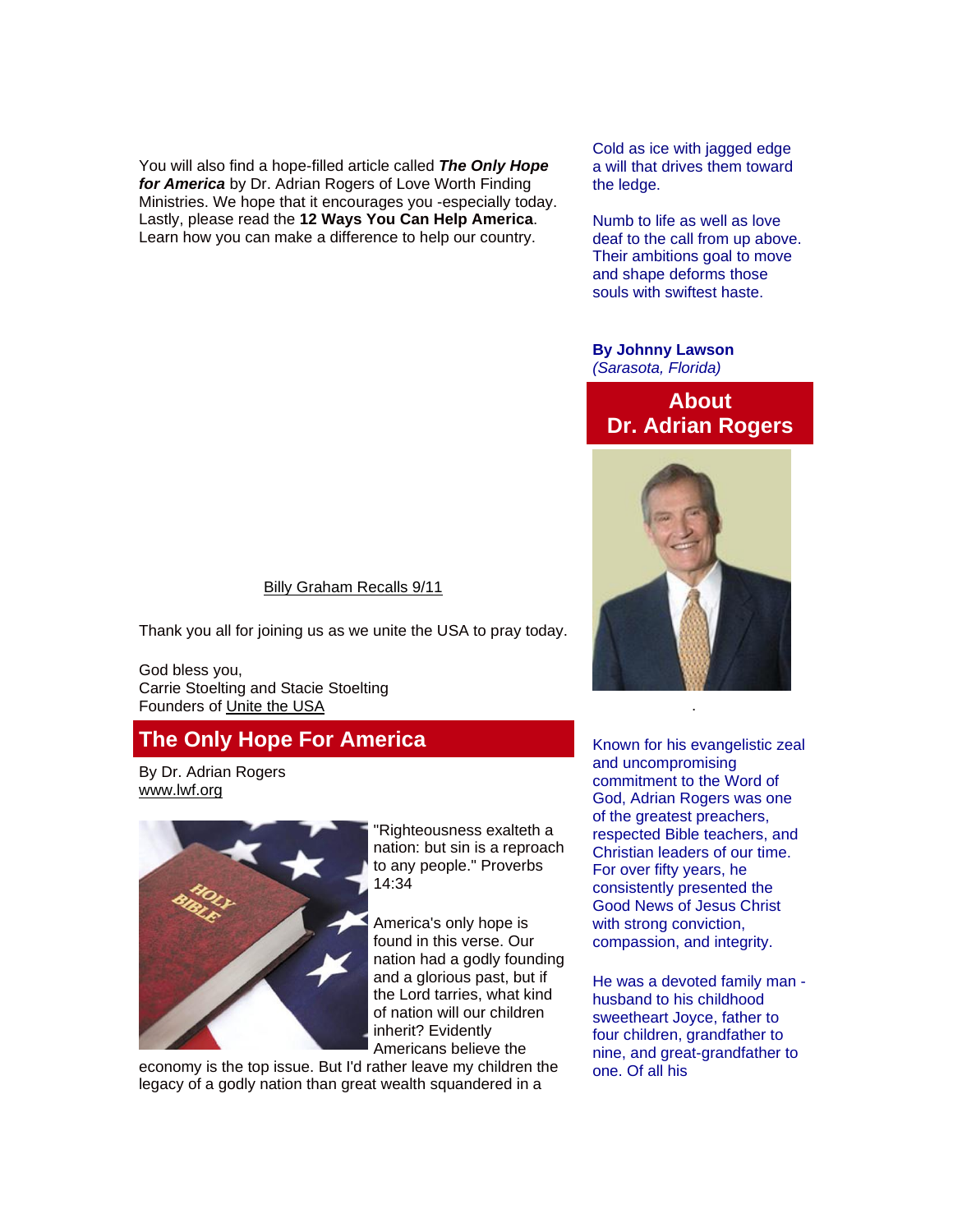godless society. Righteousness is our greatest need. Alexander Hamilton said, "People get the government they deserve." Something has happened in America. If we want to know what's wrong, we need to look in the mirror.

#### **Righteousness Exalts A Nation**

America was born in a revival. The Great Awakening swept the land in a flame of righteousness. Out of that, schools were built, principles taught, and character became strong. A newborn nation declared her independence from England and upon almighty God.

Our Founding Fathers knew the best government was the least government. The more character you have, the more responsibility you'll assume, and the less government you'll need.

You cannot have true liberty without true righteousness. They are inextricably interwoven. For example, if a man becomes a criminal, he's put in jail. Failing his responsibilities, his liberties are taken away. A baby has no responsibilities. But he also has no liberties: he can't choose where he's going to sleep or what he'll wear. As he grows and assumes responsibilities, he's given more liberties.

We will have more or less liberty in direct proportion to our character. When we lose character-righteousness-we lose liberty, for people who cannot live responsibly from within must be controlled from without.

James Madison said, "We have staked the whole future of American civilization not upon the power of government-far from it-...[but] upon the capacity to govern and sustain ourselves according to the Ten Commandments." But today the Ten Commandments are called "unconstitutional" and removed from classrooms and many public buildings.

#### **Sin-A Reproach to Any People**

The great American dream is dissolving because of sin: sexual perversion, killing unborn children, break-up of the family, obsession with material things, craving for pleasure. America is self-indulgent, out of control.

With the erosion of character, we relinquish more responsibility to government, and whatever it subsidizes, government says it must control. When we depend on government to feed us, it will control us. Government is here to protect from tyranny and punish evildoers, not meet our needs. Sure as night follows day, when government provides, it begins to regulate. Then it's free to oppress.

accomplishments, Dr. Rogers often said his greatest joy centered in his relationship to Jesus Christ, his wife and family, and the church he pastored. The recipient of many honors and awards, the trophy he treasured most was one presented to him by his children one Father's Day in which he was proclaimed The World's Greatest Dad.

Under his pastoral leadership, Bellevue Baptist Church in Memphis, Tennessee, grew from 9,000 members in 1972 to more than 29,000 at his retirement in 2005. And Adrian Rogers was a leader in his denomination, serving three terms as president of the Southern Baptist Convention.

God's blessing on Dr. Rogers' ministry became even more evident with the birth of Love Worth Finding Ministries in 1987. Dr. Rogers was the founder and Bible teacher of Love Worth Finding, an internationally syndicated television and radio ministry. The sun never sets on this ministry which is broadcast on radio, television, and the Internet. You can find LWF declaring the Gospel and changing lives in more than 150 countries around the world. In 2003, Dr. Rogers was honored to be inducted into the prestigious Hall of Fame by the National Religious Broadcasters.

Dr. Rogers was active in national leadership and personally consulted and prayed with five presidents of the United States. He visited and had the privilege of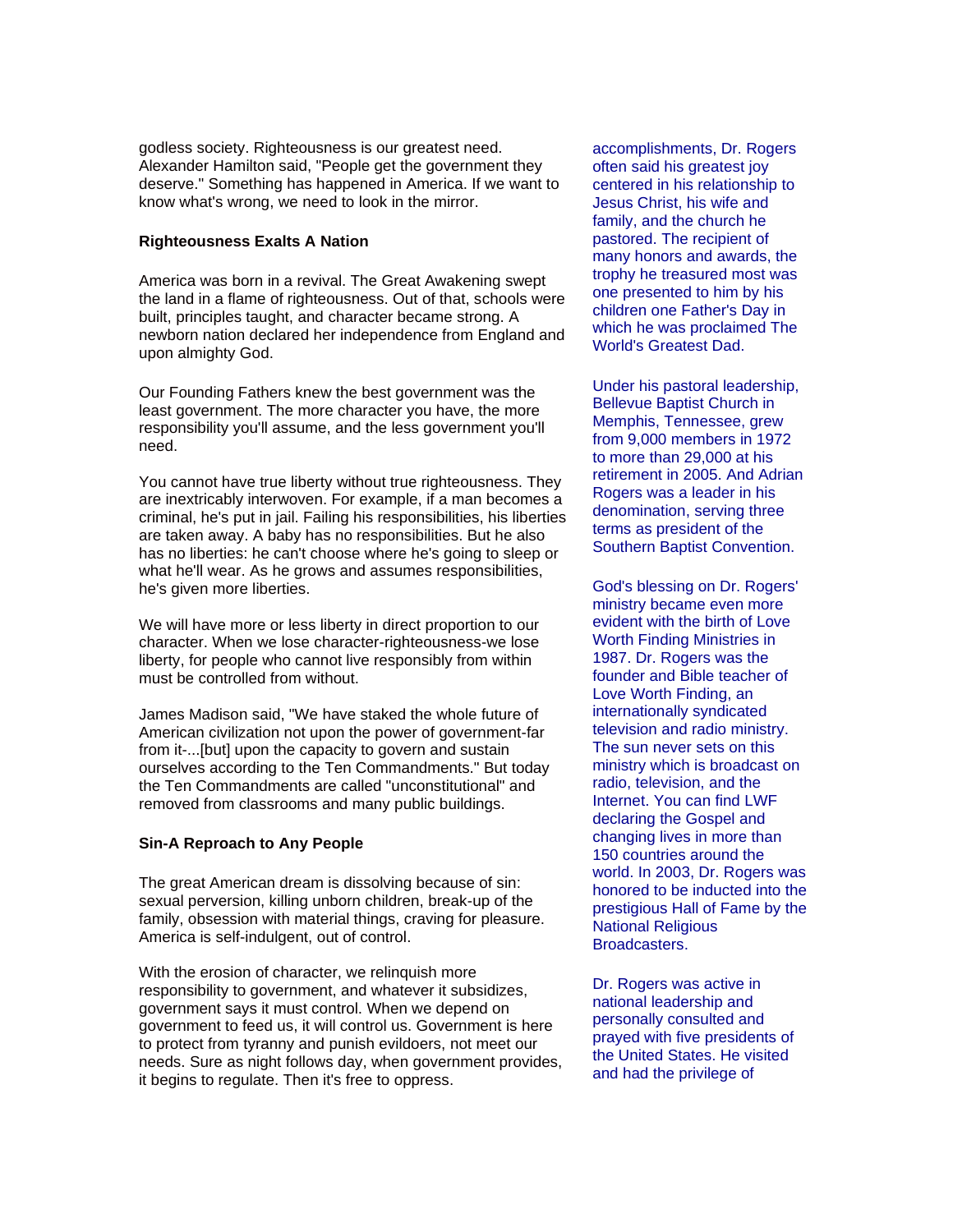Look at our education system. It has outlawed God. The Bible is out; humanism is in. The Ten Commandments were swapped out for values clarification, one-world government, glories of the welfare state, and a new world order.

We're now living in the shadows of an age. Our liberties are fast receding. You say, "But we still have lots of blessings in America." Yes, we do. But they are residual blessings our forefathers left us.

#### **Revival-The Restoration of a Nation**

"When the righteous are in authority, the people rejoice. But when the wicked bear rule, the people mourn" (Proverbs 29:2).

We must take America back. We don't have to be a majority; we're salt and light. Salt penetrates, purifies, heals, and preserves. To say "don't mix politics and religion" is like saying put the fish in one barrel and the salt in another. But "If salt loses its savor," Jesus said, "it's good for nothing but to be cast out and trodden under the feet of men."

The church of Jesus Christ is being "trodden underfoot" because we've become salt without savor.

Our Constitution was written for people of character. Godly character must permeate our society. We must set the standard in caring for our own and the widows and orphans. We must train up our children, godly offspring who will take leadership positions and return us to living by godly principles.

I want to leave my children and grandchildren a godly nation. Don't you? God is our only hope, and revival will be the restoration of our nation.

*This material is used by permission of Love Worth Finding Ministries. For additional resources and information, please visit [www.lwf.org](http://r20.rs6.net/tn.jsp?e=001643FlfdiTy4J2nExZOTXH9NXJjXmP7HzVCsV5-UiSu-53jSVs4_M6FMdocBW8Dr2GF0wy6OGO6BER1R7nxo2j3vYd2PNX4Qd)*

# **12 Ways You Can Help America**

Like 9/11 hero Todd Beamer, we all need to say, "Let's roll!" With God as our guide, we can unite the USA to fight for freedoms today! Here are twelve tips:

1. Resist the urge to trust the media. **Understand for yourself why we became a country.** Far too many Americans have no clue what the Declaration of

sharing the platform with President George W. Bush in the White House on the National Day of Prayer for America.

Dr. Rogers preached overseas crusades in Taiwan, South Korea, Israel, Russia, Romania, and in Central and South America.

In November 2005, God called Adrian Rogers home. Since that time, tributes have poured in testifying of his worldwide impact. For more information, visit [www.adrianrogers.org.](http://www.adrianrogers.org./)

# **Featured Founding Father**



**Pierce Butler** (July 11, 1744 - February 15, 1822) was born in Ireland. Later, he came to America with his wife, Mary Middleton and settled with her in South Carolina by 1779. Butler was an officer in South Carolina's militia during the [American Revolutionary](http://unitetheusa.org/id102.html)  [War.](http://unitetheusa.org/id102.html) He trained and organized American forces to fight the invading Redcoats.

Butler was a soldier, planter, and statesman. He represented South Carolina in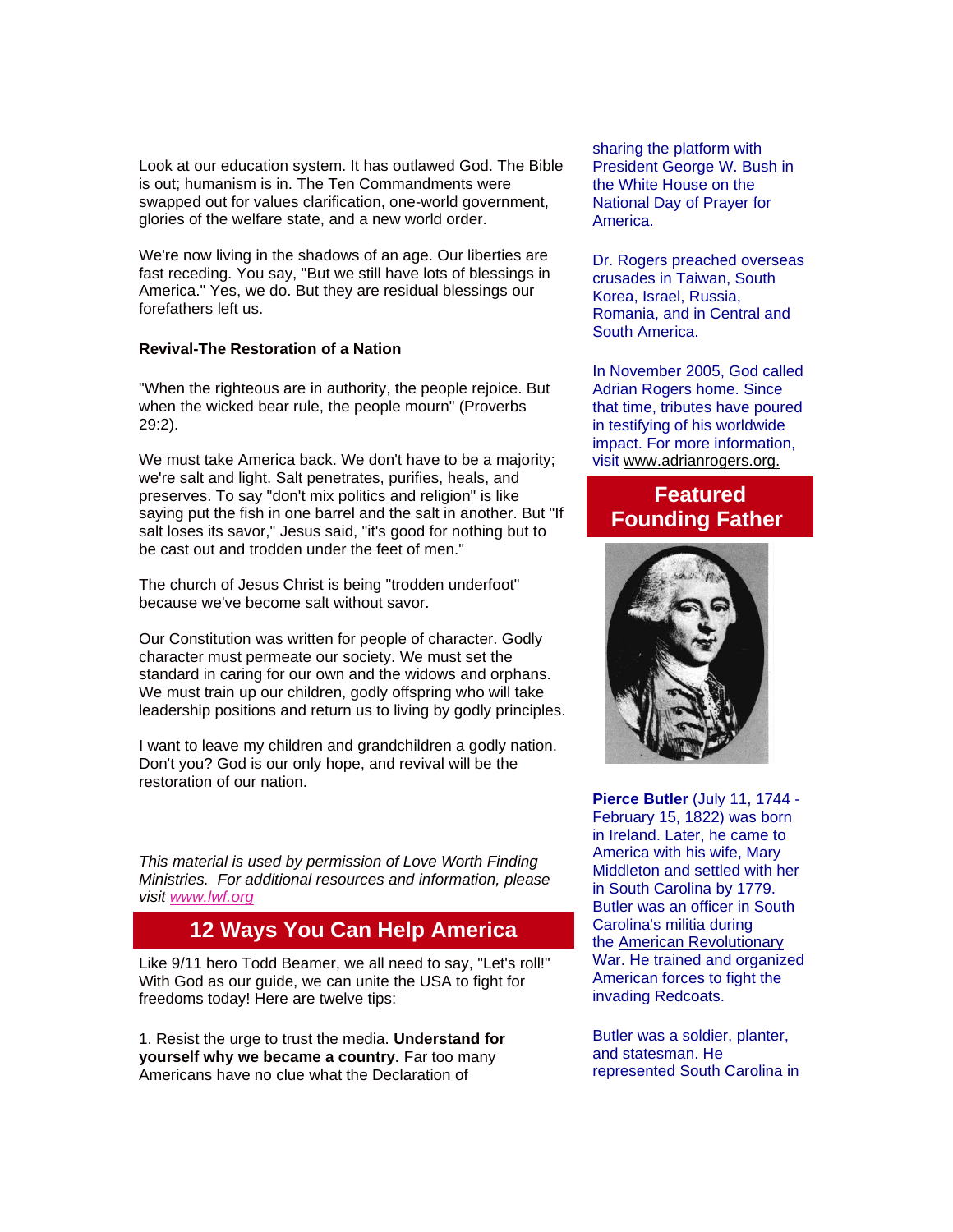Independence even says. Take time to read it. It's not a long document and it is a fascinating read. The Declaration of Independence was a statement adopted by the Continental Congress on July 4, 1776. In the thralls of the American Revolution, it announced that the thirteen American colonies regarded themselves as independent states (no longer a part of the British Empire). Primarily written by Thomas Jefferson, the Declaration of Independence details grievances against King George III and Great Britain regarding their abuse of power. [Click here](http://www.wallbuilders.com/LIBissuesArticles.asp?id=25685) to read the Declaration of Independence.

**2. Read and re-read the U.S. Constitution until you can get a basic grasp on its truths.** On September 17, 1787, eleven years after the Declaration of Independence was written, the Constitution was adopted by the Constitutional Convention in Philadelphia, Pennsylvania. Our Constitution has provided a stable, practical guide for governing. The underlying principles of the Constitution were gathered by the delegates from years of careful study of governments and political thinkers, and also from the failed lessons learned from the failed Confederation. Limited government, separation of powers, and checks and balances are major themes in our Constitution. The Constitutional framers forged a working balance with these principles that has provided our country with liberty, order, and an enduring charter. [Click here](http://r20.rs6.net/tn.jsp?e=001643FlfdiTy4J2nExZOTXH9NXJjXmP7HzVCsV5-UiSu-53jSVs4_M6FMdocBW8Dr2GF0wy6OGO6AyV8I5LSY105Cn9yd3fs0Sd5lFVA7J1kX8XWUVYw2Df_xhDioHiSnJz3x5A3_QAsmyFS27v_FF1qd83GrR8txv) to read the U.S. Constitution.

**3. Discover, claim, and defend your rights!** Many people do not realize that the Bill of Rights consists of the first ten amendments of the Constitution. James Madison introduced these amendments on July 21, 1789 and they were ratified on December 15, 1791. The Constitution and the Bill of Rights made liberty secure. (i.e. The First Amendment insures five freedoms: religion, speech, press, assembly, and petition.) The amendments illustrate the principle of limited government. For example, Congress cannot establish any church or denomination as a state-sponsored church. People are free to worship as they choose. Read the Bill of Rights [here.](http://www.archives.gov/exhibits/charters/bill_of_rights_transcript.html)

**4. Be able to answer this: What did the Founding Fathers intend?** Acclaimed by Thomas Jefferson as 'the best commentary on the principles of government which ever was written," the [Federalist Papers](http://thomas.loc.gov/home/histdox/fedpapers.html) make a powerful case for power-sharing between state and federal authorities. The Federalist Papers were written by "Publius" the pseudonym for Alexander Hamilton, John Jay, and James Madison. They were a collection of 85 articles promoting the ratification of the U.S. Constitution. The Federalist Papers detail the intent of the U.S. Constitution as seen by the Founding Fathers. Read the Federalist Papers to learn what was thought and believed by the men who help shape our country.

the Continental Congress, the 1787 Constitutional Convention, and the U.S. Senate.

### **Get Your Copy of** *In God We Still Trust*



Listen to patriotic music at its best; order *[In God We Still](http://unitetheusa.org/id56.html)  [Trust](http://unitetheusa.org/id56.html)*. From the National Anthem to "God Bless America" you will be inspired and uplifted about our Godgiven freedoms. All proceeds go to Unite the USA. Help promote faith and freedom in America. Your support is important and appreciated. *[Buy or](http://unitetheusa.org/id56.html)  [download a copy today.](http://unitetheusa.org/id56.html)*God bless you as you celebrate the red, white, and blue!

### **Booking Info**



Celebrate the true spirit of America with Carrie Beth and Stacie Ruth. Book Stacie and Carrie for concert or conference! E-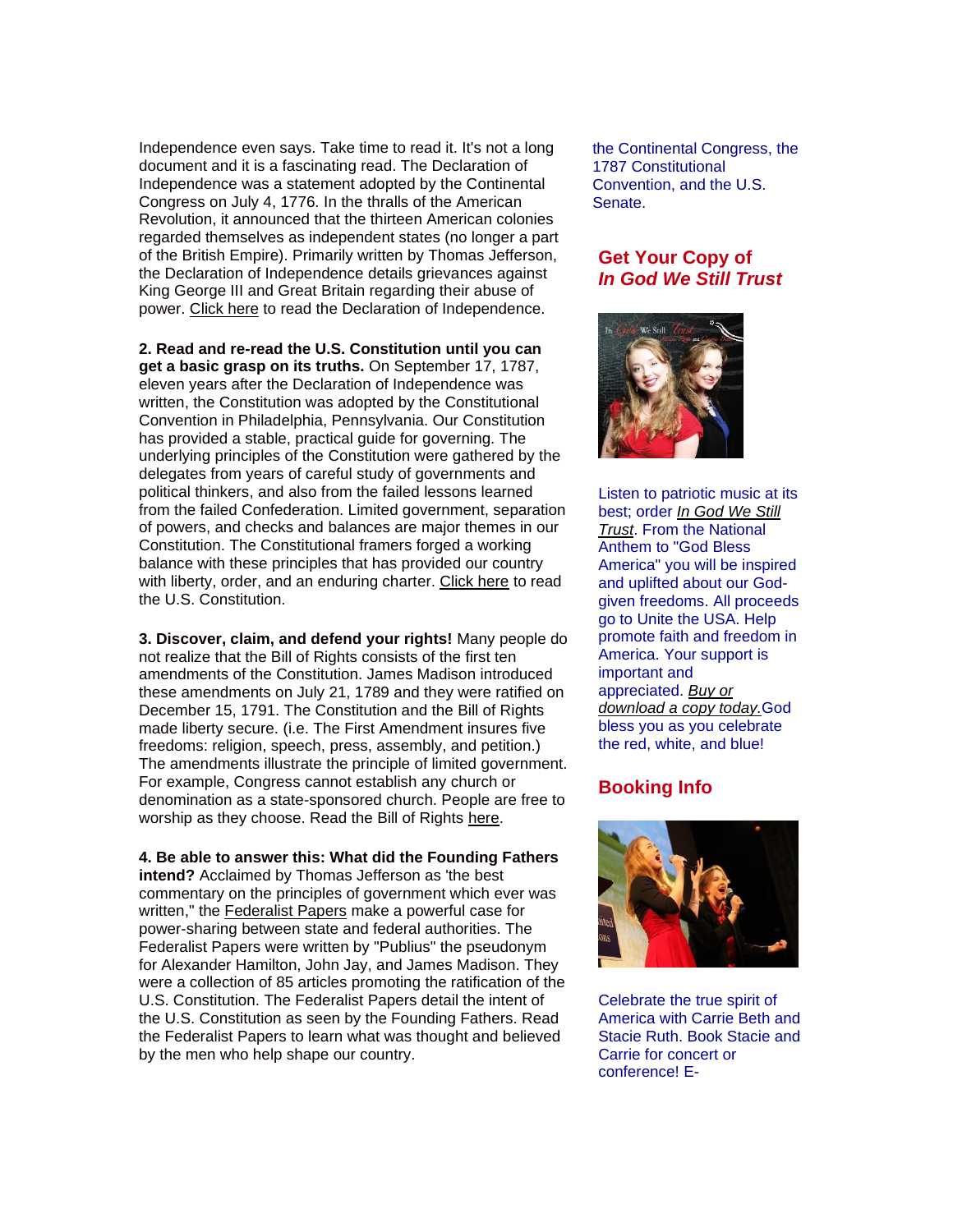**5. Oh say, can you sing the National Anthem?** "The Star-Spangled Banner" is our nation's National Anthem. The lyrics come from a poem written in 1814 by a 35-year-old lawyer, Francis Scott Key. He was inspired to write it after watching the bombardment of Fort McHenry during the War of 1812. "The Star-Spangled Banner" was officially declared as our National Anthem in1931. Learn earn the [lyrics](http://en.wikipedia.org/wiki/The_Star-Spangled_Banner#Lyrics) of the National Anthem. As a way to show respect for our country and freedom, always stand and place your right hand over your heart. [Click here](http://www.youtube.com/watch?v=Nr7cYMYD944) to watch Stacie Ruth sing our National Anthem.

**6. Pledge allegiance to the flag!** The Pledge of Allegiance of the United States is a way for citizens to express their dedication and love for their country and freedom. Through the years, it has been modified four times. Most recently, the words "under God" were added in 1954. The introduction of "under God" in the 1950s was done during the Cold War, as a way to differentiate the U.S. from the concept of communist state atheism. Here is the Pledge of Allegiance: "I pledge allegiance to the flag of the United States of America, and to the republic for which it stands, one nation under God, indivisible, with liberty and justice for all."

**7. Pass the torch of liberty.** Take time to teach your children and grandchildren about the greatness of our God and country. Without you, how will they learn? Your personal touch, time, and attention are effective in encouraging children to love faith and freedom. No school, group, or TV/computer program can replace the impact that you personally can have on our next generation. Visit your local library or bookstore to find resources about our country, government, and history. Have your kids meet our nation's heroes in your community and explain for how they fought for your own freedom.

**8. Put your guard up about too much government.** Be aware of current events. Be aware about what is happening in

the news and in the federal and state legislatures. Do not assume that government programs with nice sounding names are safe and for the good of the people. (Sometimes the most dangerous bills have great sounding titles.) It's easy to keep up with current events through the radio, TV, newspapers, and online tools. It's simply up to you to take advantage of those accessible resources.

**9. Voting does count!** Over 50% of eligible voters do not make the effort to vote. Don't be part of that group. It's easy yet very important to vote. You do not need to stand in line at the polls. Instead, vote via an absentee ballot. Contact your auditor's office to request an absentee ballot. In fact,

mail [info@unitetheusa.org](mailto:info@unitetheusa.org) for more information.

### **Share and Sign Up**

Be sure to share this edition with your friends. Sign up for Unite the USA's free monthy email [here!](http://unitetheusa.org/id2.html)